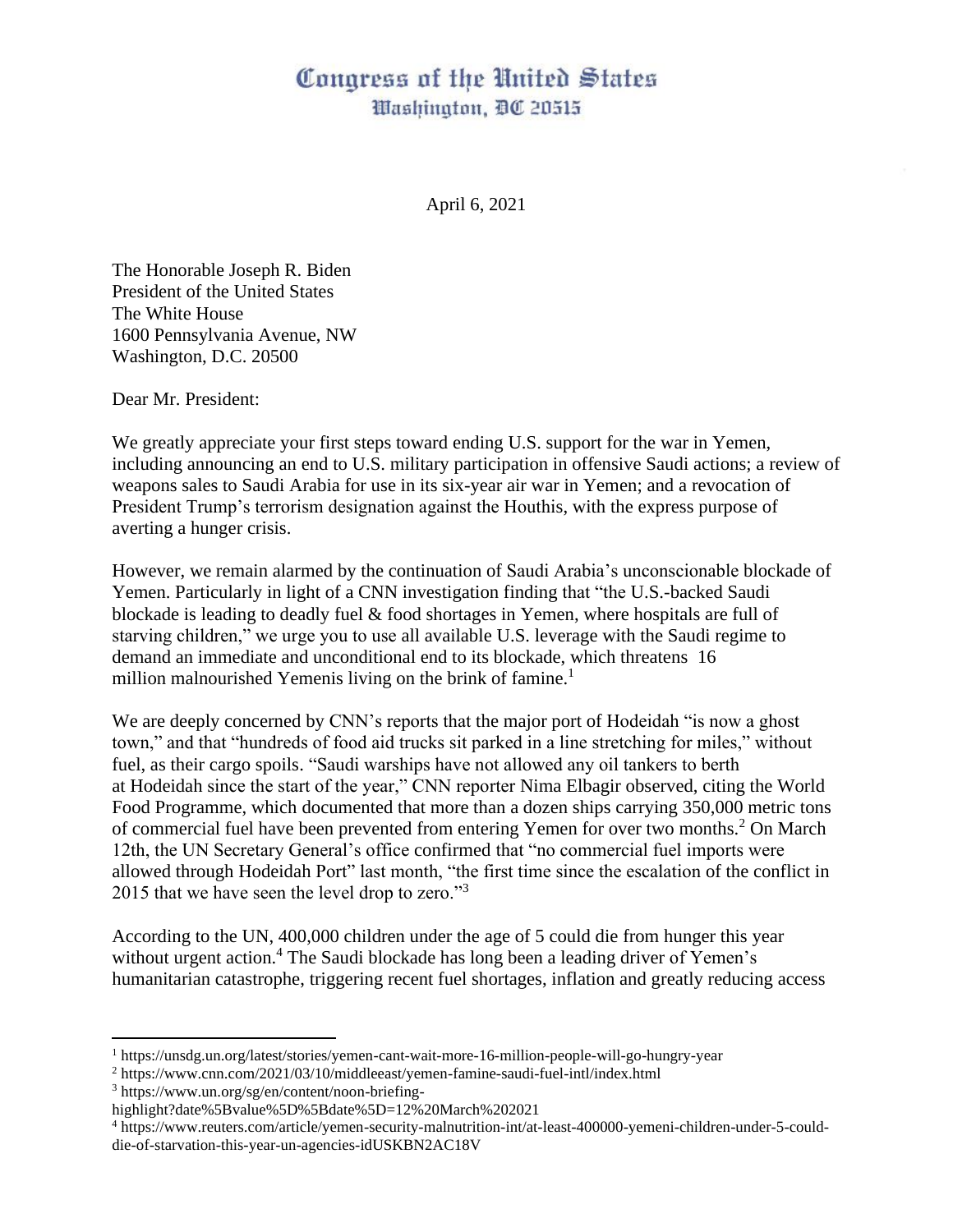to food, water, electricity, and transportation.<sup>5</sup> The blockade also threatens to imminently close down hospitals reliant on power generators to care for famine victims, making emergency travel to hospitals prohibitively expensive, condemning untold numbers of children to die at home.

On March 11th, addressing the UN Security Council, World Food Programme Executive Director David Beasley warned, "most hospitals only have electricity in their intensive care units because fuel reserves are so low." He pleaded: "It is hell on earth in many places in Yemen right now," and concluded, "That blockade must be lifted, as a humanitarian act. Otherwise, millions more will spiral into crisis."<sup>6</sup>

Former CIA analyst and Middle East policy expert Bruce Riedel describes the ongoing blockade as "an offensive military operation that kills civilians."<sup>7</sup> Given its continued imposition, we are concerned by the administration's portrayal of Saudi Arabia as "committed and eager to find a solution to the conflict."<sup>8</sup> While U.S. special envoy for Yemen Tim Lenderking has argued that Saudi Arabia is "ready to sit down to negotiate an end to the conflict"<sup>9</sup> with the Houthis, "during which access to ports and other issues could be addressed and resolved,"<sup>10</sup> every day that we wait for these issues to be resolved in negotiations is another day that pushes more children to the brink of death. Tens of thousands more people may die before negotiations over the blockade even begin.

We strongly support a comprehensive political settlement that addresses all aspects of the conflict, including a nationwide ceasefire, currency stabilization, and payment of government salaries. At the same time, a U.S demand to end the blockade must occur independently of negotiations, particularly given that recent Saudi bombings of Sana'a and the Houthis' offensive on Marib have cast the fate of those talks into doubt. Riedel warns that "linking lifting the blockade to a ceasefire is a recipe for prolonging the suffering of the Yemeni people. The two issues need to be decoupled."<sup>11</sup>

We ask you to take additional steps to publicly pressure Saudi Arabia to lift this blockade immediately, unilaterally, and comprehensively. This must include guaranteeing that humanitarian and commercial imports can freely enter Yemen; entrusting security oversight to the UN Verification and Inspection Mechanism for Yemen (UNVIM); fully permitting flights in and out of Sana'a airport; and ensuring that and crossings for commercial and civilian traffic are permanently opened.

Thank you again for your previous actions to end U.S. complicity in the war in Yemen and resolve the country's humanitarian crisis. We now ask you to use the full weight of U.S. influence and all tools at your disposal to end the blockade so that food, fuel and medicine, and other essential goods can reach millions of people in desperate need.

<sup>5</sup> https://www.nytimes.com/2017/11/08/world/middleeast/yemen-saudi-blockade.html

<sup>6</sup> https://www.wfp.org/news/yemen-heading-toward-biggest-famine-modern-history-wfp-chief-warns-un-securitycouncil

<sup>7</sup> https://www.brookings.edu/blog/order-from-chaos/2021/03/01/getting-yemens-houthis-to-yes-on-a-ceasefire/

<sup>8</sup> https://www.state.gov/secretary-antony-j-blinken-at-the-2021-high-level-pledging-event-for-the-humanitariancrisis-in-yemen/

<sup>9</sup> https://www.cnn.com/2021/03/10/middleeast/yemen-famine-saudi-fuel-intl/index.html

 $10$  Ibid.

<sup>11</sup> https://www.brookings.edu/blog/order-from-chaos/2021/03/01/getting-yemens-houthis-to-yes-on-a-ceasefire/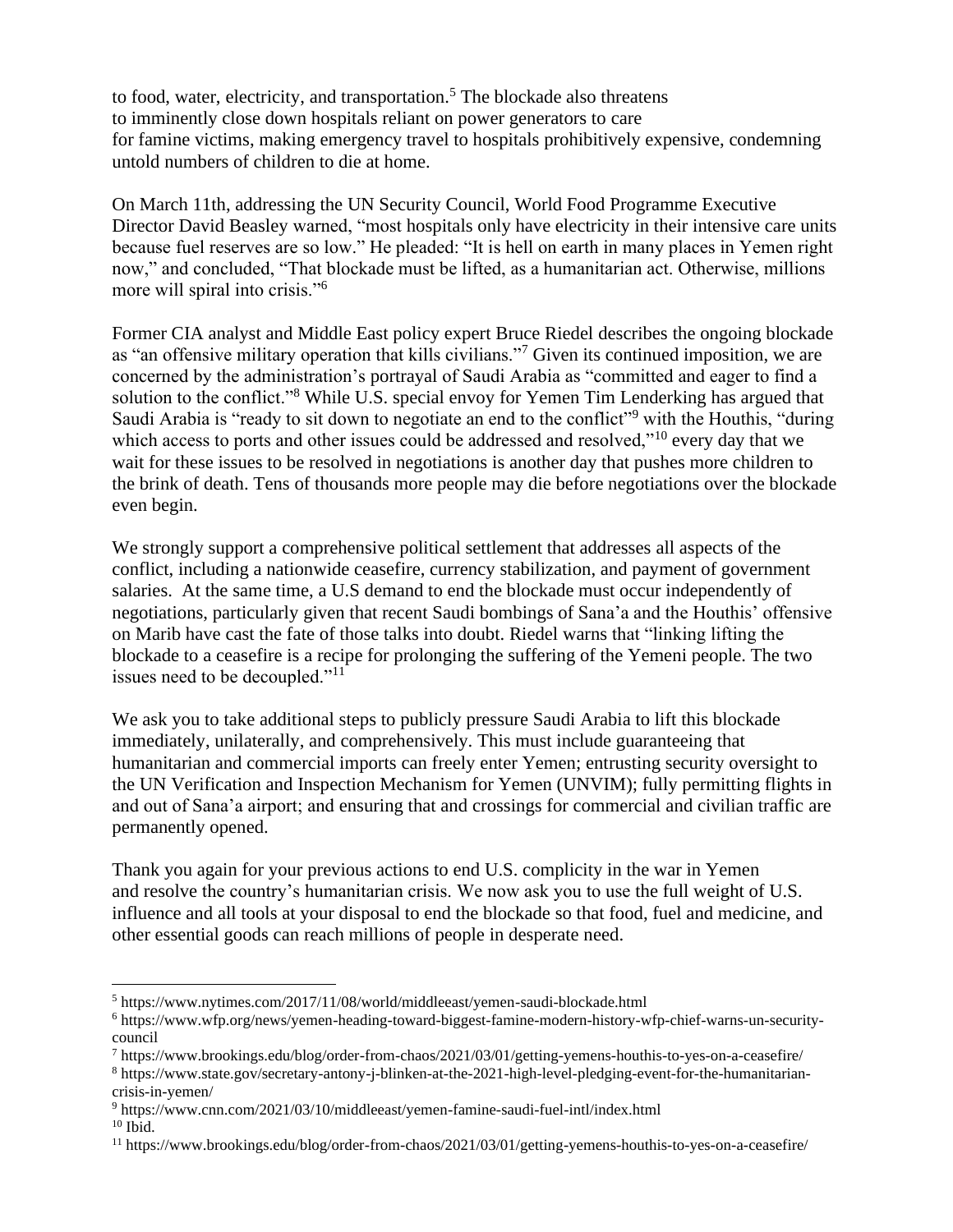We respectfully ask that you give our requests your full and fair consideration, consistent with applicable statutes and regulations. Thank you for your consideration of this important matter.

Sincerely,

Leon conjet MWI for K. Lu

Debbie Dingell

Member of Congress Member of Congress Member of Congress

\_\_\_\_\_\_\_\_\_\_\_\_\_\_\_\_\_\_\_ \_\_\_\_\_\_\_\_\_\_\_\_\_\_\_\_\_\_\_

\_\_\_\_\_\_\_\_\_\_\_\_\_\_\_\_\_\_\_ \_\_\_\_\_\_\_\_\_\_\_\_\_\_\_\_\_\_\_

\_\_\_\_\_\_\_\_\_\_\_\_\_\_\_\_\_\_\_ \_\_\_\_\_\_\_\_\_\_\_\_\_\_\_\_\_\_\_

\_\_\_\_\_\_\_\_\_\_\_\_\_\_\_\_\_\_\_ \_\_\_\_\_\_\_\_\_\_\_\_\_\_\_\_\_\_\_

\_\_\_\_\_\_\_\_\_\_\_\_\_\_\_\_\_\_\_ \_\_\_\_\_\_\_\_\_\_\_\_\_\_\_\_\_\_\_

Rashida Tlaib Alan Lowenthal

Member of Congress Member of Congress

Peter A. DeFazio James P. McGovern

Adriano Espaillat Betty McCollum Member of Congress Member of Congress

Joaquin Castro Susan Wild

Member of Congress Member of Congress

Member of Congress Member of Congress

Jan Schakowsky Jesús G. "Chuy" García Member of Congress Member of Congress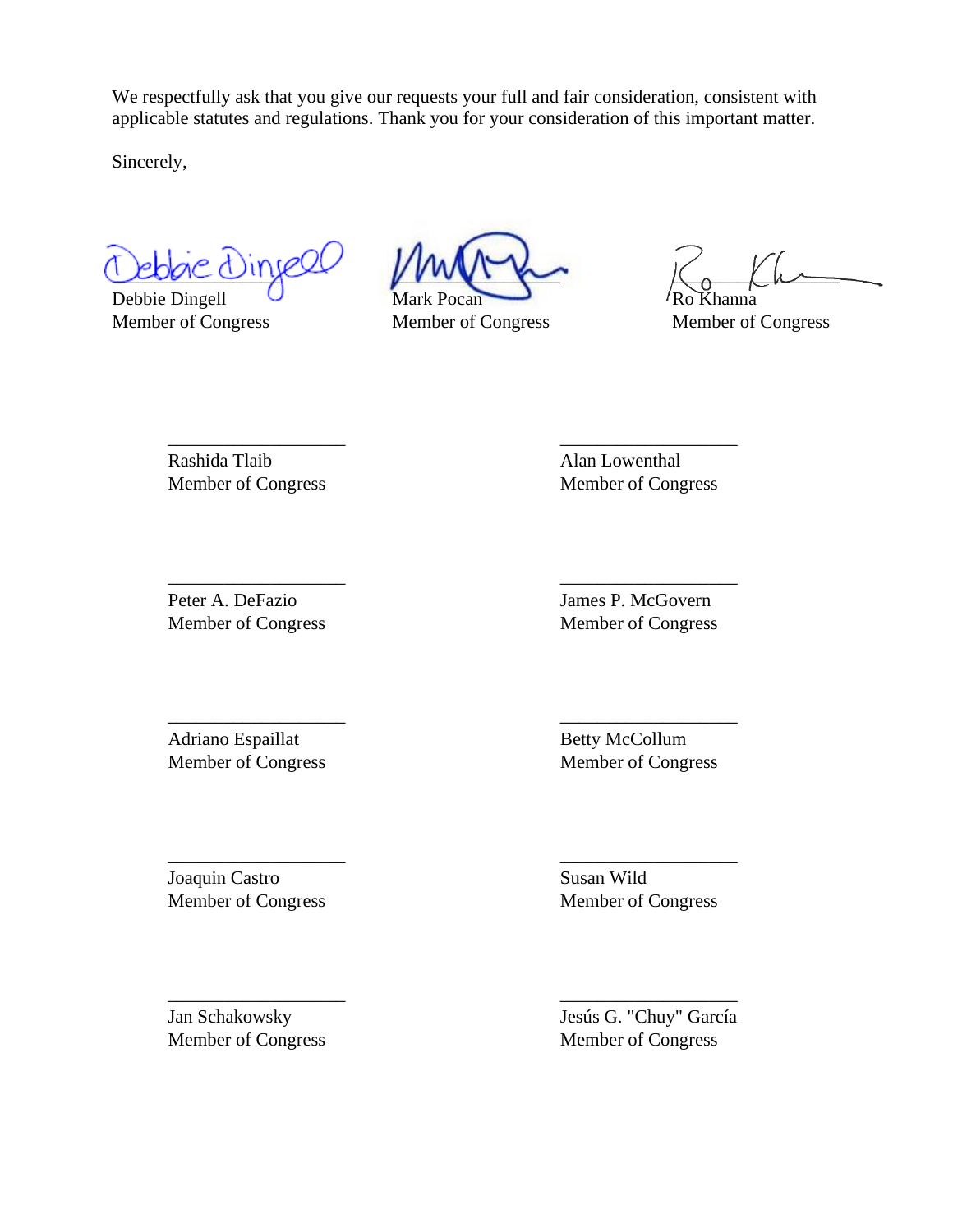Henry C. "Hank" Johnson, Jr. Andy Levin Member of Congress Member of Congress

\_\_\_\_\_\_\_\_\_\_\_\_\_\_\_\_\_\_\_ \_\_\_\_\_\_\_\_\_\_\_\_\_\_\_\_\_\_\_

\_\_\_\_\_\_\_\_\_\_\_\_\_\_\_\_\_\_\_ \_\_\_\_\_\_\_\_\_\_\_\_\_\_\_\_\_\_\_

\_\_\_\_\_\_\_\_\_\_\_\_\_\_\_\_\_\_\_ \_\_\_\_\_\_\_\_\_\_\_\_\_\_\_\_\_\_\_

\_\_\_\_\_\_\_\_\_\_\_\_\_\_\_\_\_\_\_ \_\_\_\_\_\_\_\_\_\_\_\_\_\_\_\_\_\_\_

\_\_\_\_\_\_\_\_\_\_\_\_\_\_\_\_\_\_\_ \_\_\_\_\_\_\_\_\_\_\_\_\_\_\_\_\_\_\_

\_\_\_\_\_\_\_\_\_\_\_\_\_\_\_\_\_\_\_ \_\_\_\_\_\_\_\_\_\_\_\_\_\_\_\_\_\_\_

\_\_\_\_\_\_\_\_\_\_\_\_\_\_\_\_\_\_\_ \_\_\_\_\_\_\_\_\_\_\_\_\_\_\_\_\_\_\_

\_\_\_\_\_\_\_\_\_\_\_\_\_\_\_\_\_\_\_ \_\_\_\_\_\_\_\_\_\_\_\_\_\_\_\_\_\_\_

Bobby L. Rush Mondaire Jones Member of Congress Member of Congress

Ilhan Omar Donald S. Beyer Jr. Member of Congress Member of Congress

Earl Blumenauer Jimmy Gomez Member of Congress Member of Congress

Ayanna Pressley Pramila Jayapal

Dina Titus Rick Larsen Member of Congress Member of Congress

Frank Pallone, Jr. Dwight Evans

Member of Congress Member of Congress

Member of Congress Member of Congress

Jamaal Bowman Eddie Bernice Johnson Member of Congress Member of Congress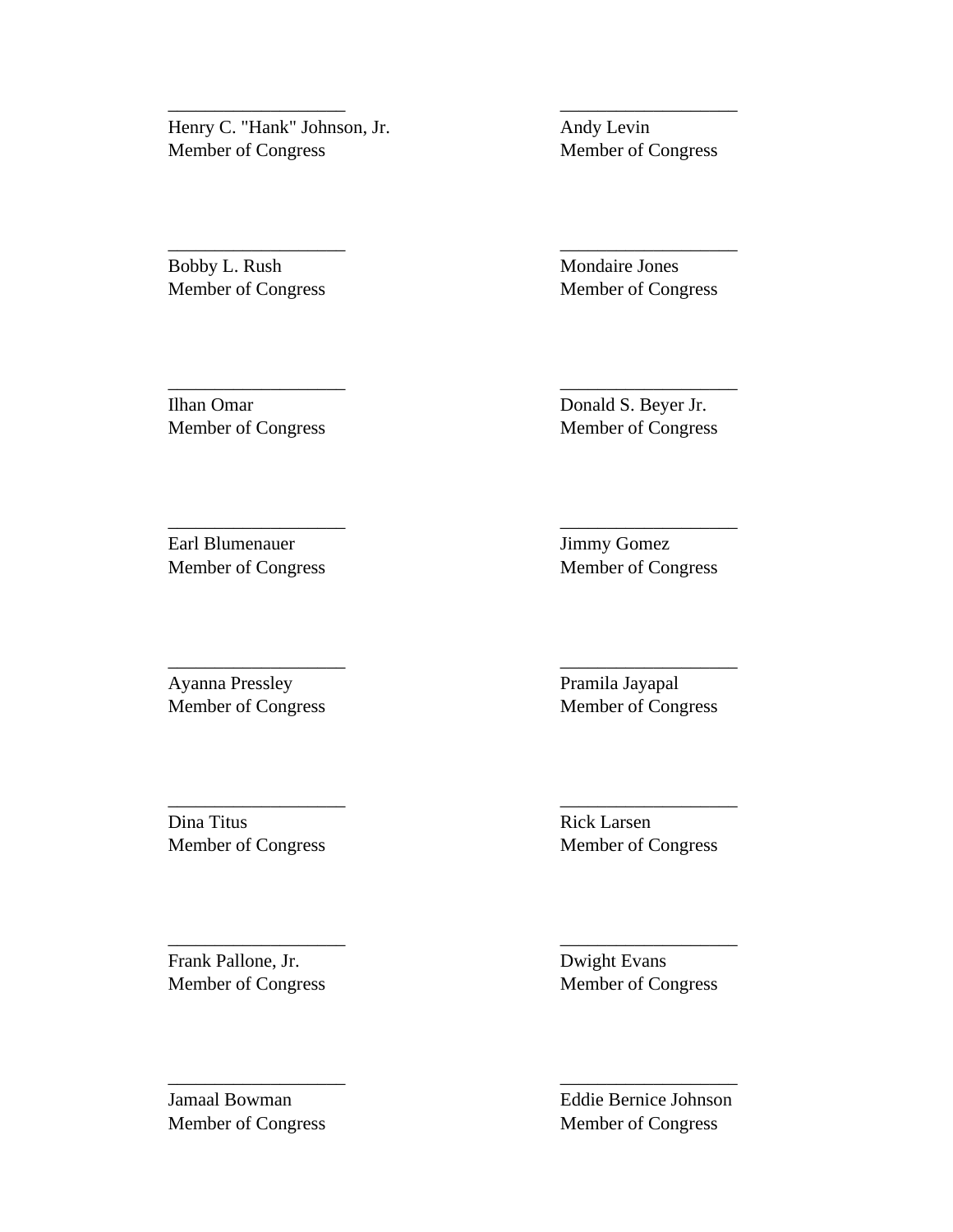Chellie Pingree Peter Welch

André Carson Alcee L. Hastings

Member of Congress Member of Congress

\_\_\_\_\_\_\_\_\_\_\_\_\_\_\_\_\_\_\_ \_\_\_\_\_\_\_\_\_\_\_\_\_\_\_\_\_\_\_

\_\_\_\_\_\_\_\_\_\_\_\_\_\_\_\_\_\_\_ \_\_\_\_\_\_\_\_\_\_\_\_\_\_\_\_\_\_\_

\_\_\_\_\_\_\_\_\_\_\_\_\_\_\_\_\_\_\_ \_\_\_\_\_\_\_\_\_\_\_\_\_\_\_\_\_\_\_

\_\_\_\_\_\_\_\_\_\_\_\_\_\_\_\_\_\_\_ \_\_\_\_\_\_\_\_\_\_\_\_\_\_\_\_\_\_\_

\_\_\_\_\_\_\_\_\_\_\_\_\_\_\_\_\_\_\_ \_\_\_\_\_\_\_\_\_\_\_\_\_\_\_\_\_\_\_

\_\_\_\_\_\_\_\_\_\_\_\_\_\_\_\_\_\_\_ \_\_\_\_\_\_\_\_\_\_\_\_\_\_\_\_\_\_\_

\_\_\_\_\_\_\_\_\_\_\_\_\_\_\_\_\_\_\_ \_\_\_\_\_\_\_\_\_\_\_\_\_\_\_\_\_\_\_

\_\_\_\_\_\_\_\_\_\_\_\_\_\_\_\_\_\_\_ \_\_\_\_\_\_\_\_\_\_\_\_\_\_\_\_\_\_\_

Member of Congress Member of Congress

Marie Newman Judy Chu

Member of Congress Member of Congress

Eleanor Holmes Norton Zoe Lofgren Member of Congress Member of Congress

Jackie Speier **Jerry McNerney** 

Juan Vargas Jamie Raskin

Brenda L. Lawrence Karen Bass

Member of Congress Member of Congress

Maxine Waters Bonnie Watson Coleman Member of Congress Member of Congress

Member of Congress Member of Congress

Member of Congress Member of Congress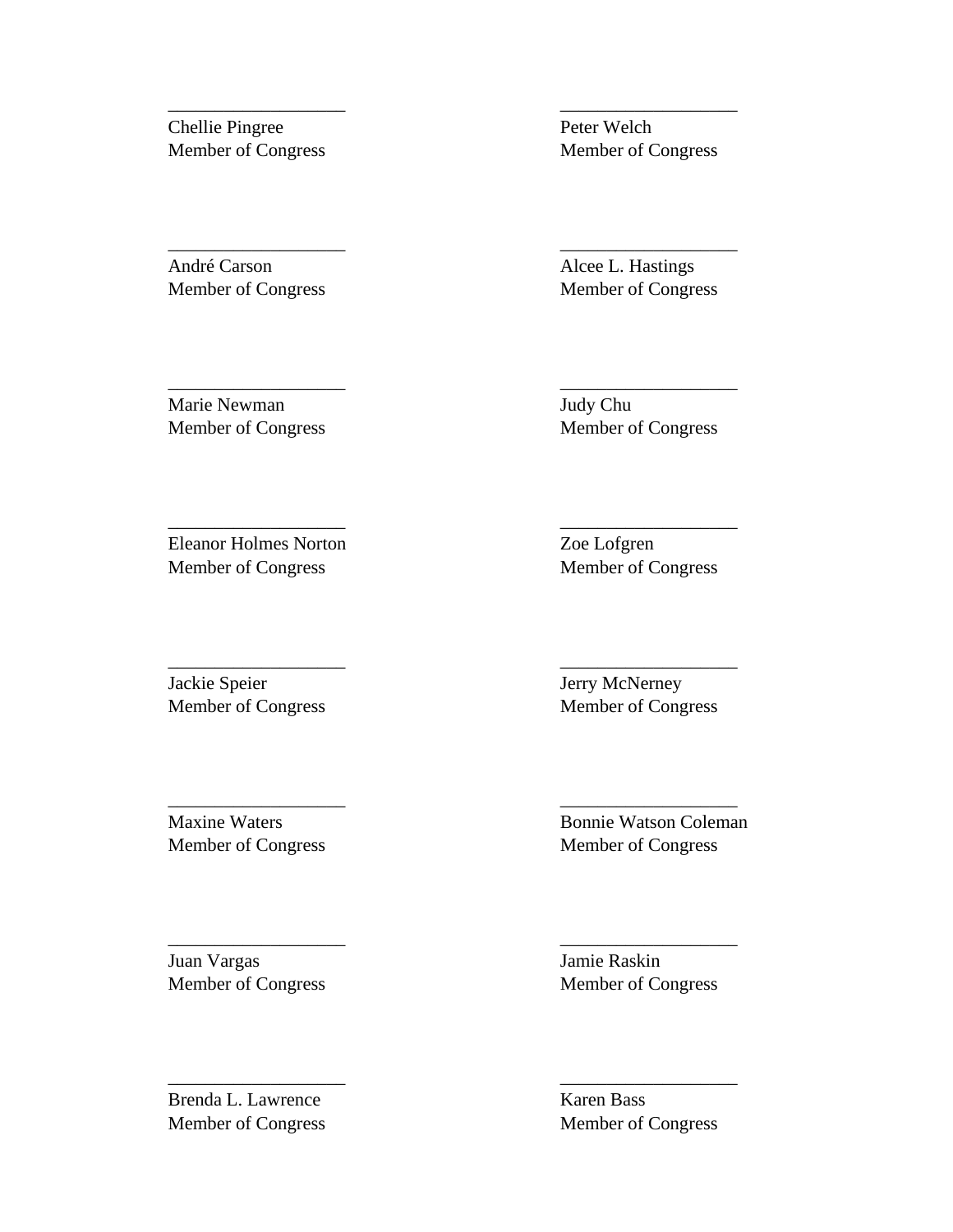Raúl M. Grijalva Daniel T. Kildee

Steve Cohen Bill Pascrell, Jr. Member of Congress Member of Congress

Member of Congress Member of Congress

\_\_\_\_\_\_\_\_\_\_\_\_\_\_\_\_\_\_\_ \_\_\_\_\_\_\_\_\_\_\_\_\_\_\_\_\_\_\_

\_\_\_\_\_\_\_\_\_\_\_\_\_\_\_\_\_\_\_ \_\_\_\_\_\_\_\_\_\_\_\_\_\_\_\_\_\_\_

\_\_\_\_\_\_\_\_\_\_\_\_\_\_\_\_\_\_\_ \_\_\_\_\_\_\_\_\_\_\_\_\_\_\_\_\_\_\_

\_\_\_\_\_\_\_\_\_\_\_\_\_\_\_\_\_\_\_ \_\_\_\_\_\_\_\_\_\_\_\_\_\_\_\_\_\_\_

\_\_\_\_\_\_\_\_\_\_\_\_\_\_\_\_\_\_\_ \_\_\_\_\_\_\_\_\_\_\_\_\_\_\_\_\_\_\_

\_\_\_\_\_\_\_\_\_\_\_\_\_\_\_\_\_\_\_ \_\_\_\_\_\_\_\_\_\_\_\_\_\_\_\_\_\_\_

\_\_\_\_\_\_\_\_\_\_\_\_\_\_\_\_\_\_\_ \_\_\_\_\_\_\_\_\_\_\_\_\_\_\_\_\_\_\_

\_\_\_\_\_\_\_\_\_\_\_\_\_\_\_\_\_\_\_ \_\_\_\_\_\_\_\_\_\_\_\_\_\_\_\_\_\_\_

Ted W. Lieu Cori Bush

Member of Congress Member of Congress

Stephen F. Lynch Seth Moulton Member of Congress Member of Congress

Brian Higgins Nydia M. Velázquez

Carolyn B. Maloney **Anna G. Eshoo** 

Sheila Jackson Lee Julia Brownley

Member of Congress Member of Congress

Veronica Escobar Marilyn Strickland Member of Congress Member of Congress

Member of Congress Member of Congress

Member of Congress Member of Congress